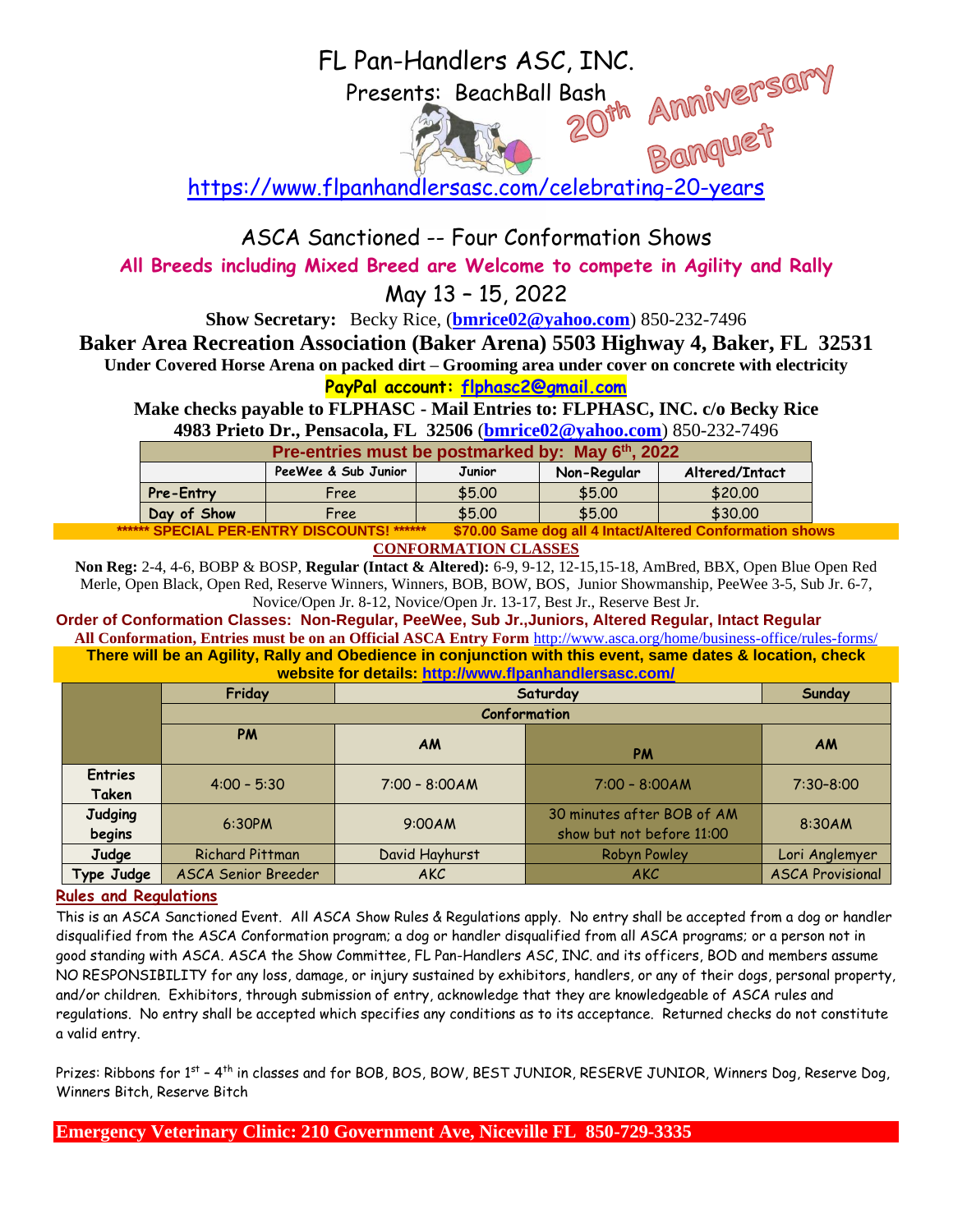## **\*\*\*\*\*\*\*\*\*\*\* If your check is not paid on presentment or is dishonored, you agree to pay a service charge of**  \$25 plus any legal fees incurred in collecting the amount to FLPHASC

*Conflict Policy for FLPHASC:* If you have a conflict notify ring steward and put a C by your dog's name at each conflict ring. We will try to be accommodating, but we must know you have a conflict and we must make sure that the competitive experience for all exhibitors is equitable for all involved. **Agility -** If you have a conflict please run as the first dog of the class we will set jumps to accommodate your dog. If you are unable to run before you leave the agility ring PLEASE WALK THE COURSE BEFORE YOU LEAVE we will set the jumps to accommodate your dog at the end of the class. **Agility/Rally/Obedience/Stock:** If you have not run by the end of the class we will hold the ring for a maximum of five minutes (per handler not per dog) before set for the next course. If you don't make your class your run is forfeited.

ASCA has the right to reprimand or suspend any person or persons from any or all privileges of ASCA for conduct prejudicial to the best interests of the Australian Shepherd, ASCA events or ASCA. Exhibitors are to maintain the highest level of sportsmanship and are to conduct themselves accordingly. Foul or abusive language, yelling at exhibitors or judges, disorderly conduct, and/or poor sportsmanship will not be allowed and shall be disciplined in accordance with Chapter 11 and the ASCA Dispute Rules and ASCA Discipline Guidelines.

•**FL Pan-Handlers ASC, INC. practices the PUP Policy (Pick it up People).** •**Anyone caught not cleaning up after their dog is subject to ejection from the show site; no refund of entries will be provided.** •**Please keep your grooming area clean.** •**Training on the grounds is prohibited** •**Dogs must be on leash at all times**  Questions about event contact Robin McNeill [robindogstuff@yahoo.com](mailto:robindogstuff@cox.net) 850-259-3639 OR Molly Reyenga 251- 947-7965 [aussies4molly@yahoo.com](mailto:aussies4molly@yahoo.com)

**Disclaimers:** This show/trial will be judged and run by the rules of the Australian Shepherd Club of America. **Dogs must be ready for judging. Neither the club, judge nor show/trial secretary will be responsible or obligated to notify exhibitors or agents as to their class judging.** Entry fees will not be refunded in the case a dog is absent, disqualified, excused or barred from competition by action of the show committee. No entry fee will be refunded if the show cannot be opened or completed by reasons of riots, civil disturbances, fires, acts of God or public emergency. The show giving club, show chairperson, agents, officers and/or committee shall assume no responsibility for injury to children. Judges may be substituted. All dogs must be on leash or crated, except when competing. No electrical or mechanical training devices permitted on show grounds. Clean up after your dogs. No selling of puppies and/or dogs on show grounds. Please notify show chairperson in case of conflicts. All dogs must be current on rabies, parvo and distemper vaccinations and/or have appropriate titer levels. Please bring a copy of rabies certificate. **Regular-class Dogs must show proof of registration/tracking number with entry.**

## *TRIAL SITE DIRECTIONS*

**Coming from I-10 take the SR-85 exit (exit number 56) toward CRESTVIEW/NICEVILLE. Merge onto FL-85 N toward CRESTVIEW. Turn LEFT onto E JAMES LEE BLVD/US-90/FL-10. Continue to follow US-90 W/FL-10 W (4.2 miles). Turn SLIGHT RIGHT onto FL-4 (4.6 miles). You will continue on this road for 2.8 miles you see the Baker Area Recreation Association (Baker Arena) on your right.**

**RV and TENT CAPMING POLICY:** RV and Tent Camping is **\$18.00 a night**, payable to FLPHASC, electrical and water hookups, showers on site. RVs and Campers may start to arrive Thursday at 4:00PM. Mail your RV/Camping with your entries to Robin McNeill. Please let me know what day you will be arriving and departing.

RV Questions email Robin [robindogstuff@yahoo.com](mailto:robindogstuff@yahoo.com)

**STALL RENTAL** – rental fee is \$35.00 rental for Thursday afternoon – Sunday afternoon. Power and water at stalls overnight camping in the stall is permitted, indoor showers onsite. Stall Renters may start to arrive Thursday at 4:00PM. Please send check payable to FLPHASC to Robin McNeill PO Box 187 Andalusia, AL 36420 --RV/STALL Questions email Robin [robindogstuff@yahoo.com](mailto:robindogstuff@yahoo.com)

**Vendor fees: Anyone setting up to sell anything at the FLPHASC shows/trials (even if you are selling from your grooming area) must pay the vendor fee to the arena. Fee is \$15.00 per day payable to BARA. If you wish to set up please contact Robin McNeill [robindogstuff@yahoo.com](mailto:robindogstuff@yahoo.com) Check out Baker Arena website for more information: <http://bakerarena.com/index.php>**Site will be open Friday 7:00AM – 10:00PM, Saturday 7:00AM – 6:00PM Sunday 7:00AM – 2:00PM call Robin with questions 850-259-3639 [robindogstuff@yahoo.com](mailto:robindogstuff@yahoo.com)